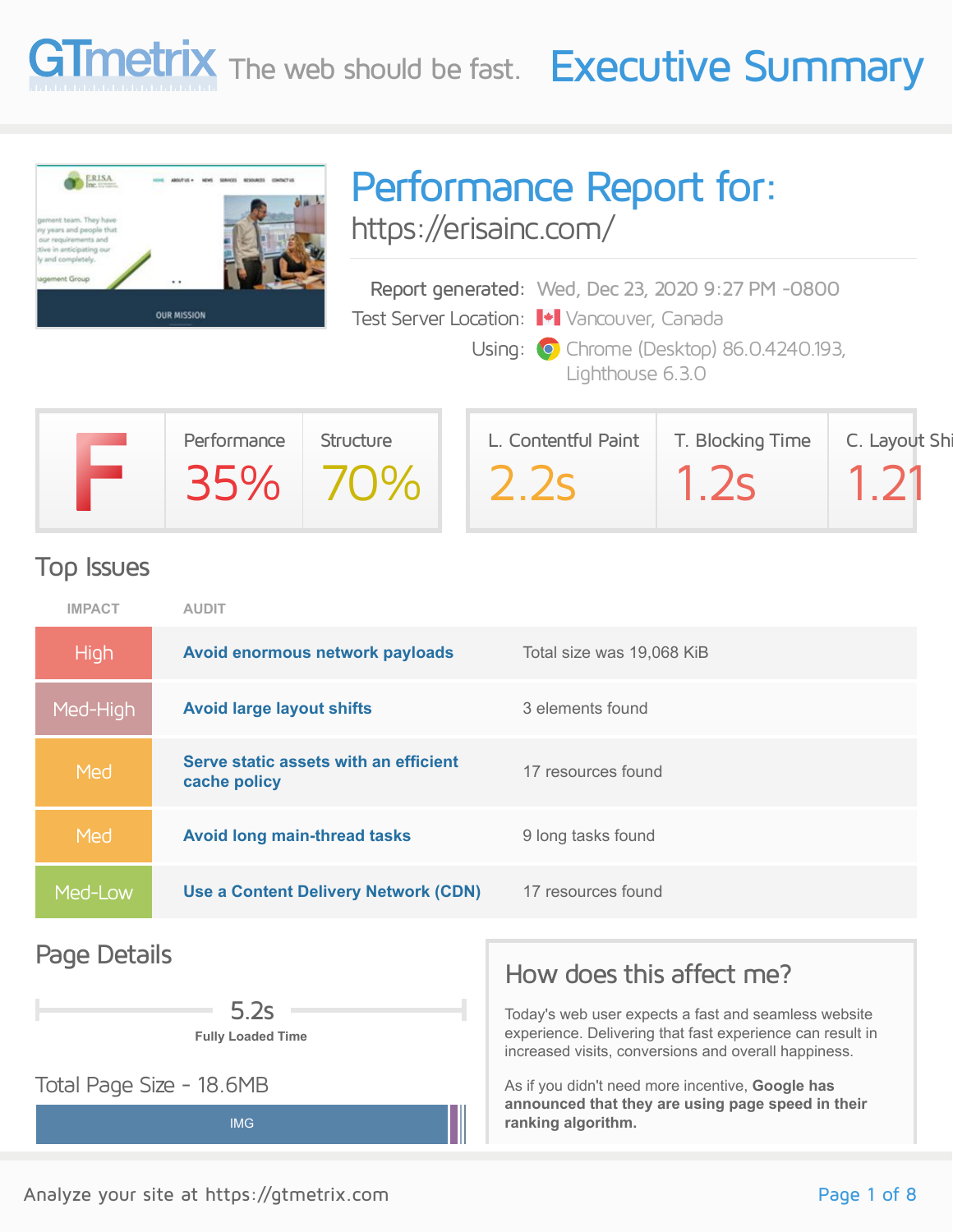# **netrix** The web should be fast. Executive Summary

ш



#### About GTmetrix



GTmetrix is developed by the good folks at **Carbon60**, a Canadian hosting company with over 24 years experience in web technology.

<https://carbon60.com/>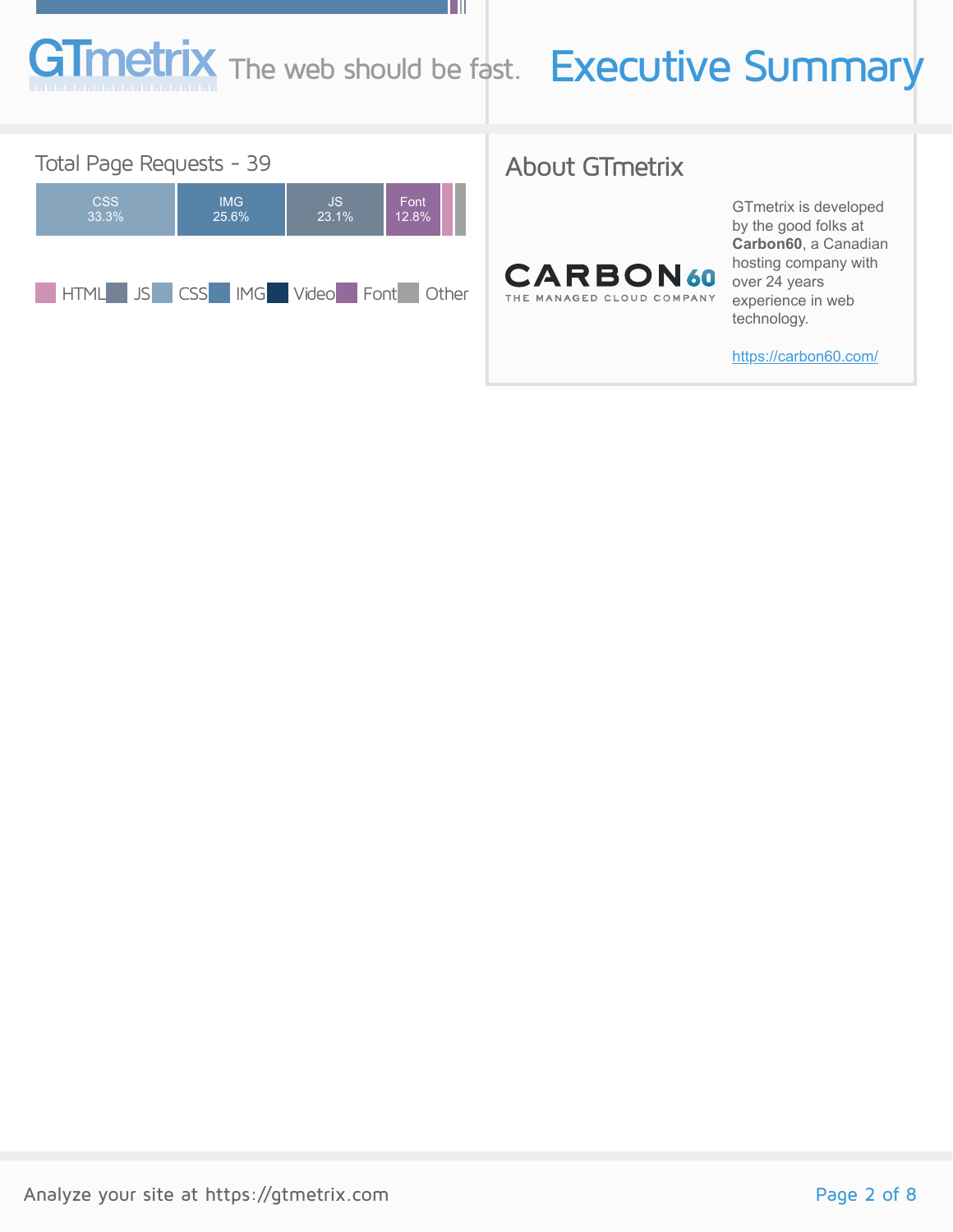# **Tmetr**

**E.R.I.S.A., Inc. |**

**/**

## Waterfall Chart

The waterfall chart displays the loading behaviour of your site in your selected browser. It can be used to discover simple issues such as 404's or more complex issues such as external resources blocking page rendering.

> 652.9ms 65.6ms  $65$  1ms

#### 200 fonts.googleapis.com 929 B 200 fonts.googleapis.com 554 B **css?family=PT+Sans… css?family=PT+Sans… css?family=Fira+San… all.css formidableforms.css… bootstrap.min.css?v… slick.css?ver=5.6 animate.min.css?ver… style.css?ver=5.6 css?family=Open+Sa… material-design-iconi…**

200 erisainc.com 7.2 KB

| Externally=Fira+San         | 200 | fonts.googleapis.com | 650 B        |                  | $65$  9ms            |          |       |  |
|-----------------------------|-----|----------------------|--------------|------------------|----------------------|----------|-------|--|
| $+$ all.css                 | 200 | pro.fontawesome.com  | 30.7 KB      |                  | $59$  2ms            |          |       |  |
| + formidableforms.css       | 200 | erisainc.com         | 16.8 KB      |                  | 79ms                 |          |       |  |
| + bootstrap.min.css?v       | 200 | maxcdn.bootstrapcd   | 19.6 KB      |                  | $57$ <sub>.8ms</sub> |          |       |  |
| + slick.css?ver=5.6         | 200 | cdn.jsdelivr.net     | 989 B        |                  | 38.9ms               |          |       |  |
| + animate.min.css?ver       | 200 | cdnjs.cloudflare.com | 3.2 KB       | 43 <sub>ms</sub> |                      |          |       |  |
| + style.css?ver=5.6         | 200 | erisainc.com         | 6.9 KB       |                  | 114ms                |          |       |  |
| + css?family=Open+Sa        | 200 | fonts.googleapis.com | 1 KB         |                  | $64$  7ms            |          |       |  |
| + material-design-iconi     | 200 | cdnjs.cloudflare.com | 5.7 KB       |                  | 40.6ms               |          |       |  |
| + font-awesome.min.cs       | 200 | maxcdn.bootstrapcd   | 6.9 KB       |                  | $53$ . 1 ms          |          |       |  |
| + style.min.css?ver=5.6     | 200 | erisainc.com         | 8 KB         |                  | 114ms                |          |       |  |
| $+$ jquery.min.js           | 200 | ajax.googleapis.com  | 29.6 KB      |                  | 76 1 <sub>ms</sub>   |          |       |  |
| + ERISA-Logo.png            | 200 | erisainc.com         | 72.8 KB      |                  | 290.4ms              |          |       |  |
| + ERISA-Website-Head        | 200 | erisainc.com         | 612.6 KB     |                  | 926.6ms              |          |       |  |
| + ERISA-Website-Head        | 200 | erisainc.com         | 1.2 MB       |                  |                      | 1.93s    |       |  |
| + ERISA-Website-Head        | 200 | erisainc.com         | <b>14 MB</b> |                  |                      |          | 3.86s |  |
| + ERISA-Website-Head        | 200 | erisainc.com         | 743.8 KB     |                  |                      | 2.37s    |       |  |
| + Footer-Divider.png        | 200 | erisainc.com         | 90 B         |                  | 410.9ms              |          |       |  |
| + Lanex-Logo.png            | 200 | erisainc.com         | 1.4 KB       |                  | 411ms                |          |       |  |
| + tether.min.js             | 200 | cdnjs.cloudflare.com | 6.6 KB       |                  | 163.6ms              |          |       |  |
| + bootstrap.min.js          | 200 | maxcdn.bootstrapcd   | 11.7 KB      |                  | 162.3ms              |          |       |  |
| + slick.min.js              | 200 | cdn.jsdelivr.net     | 10.1 KB      |                  | 200.3ms              |          |       |  |
| + modernizr.custom.js       | 200 | erisainc.com         | 4.1 KB       |                  | 236.1ms              |          |       |  |
| + wow.min.js                | 200 | cdnjs.cloudflare.com | 2.3 KB       |                  | 1 <mark>90ms</mark>  |          |       |  |
| + lanex.js                  | 200 | erisainc.com         | 1002 B       |                  | 239.7ms              |          |       |  |
| + wp-embed.min.js?ve        | 200 | erisainc.com         | 944 B        |                  | 238.8ms              |          |       |  |
| + wp-emoji-release.min      | 200 | erisainc.com         | 4.8 KB       |                  | 277.2ms              |          |       |  |
| + What-Makes-Us-Diffe       | 200 | erisainc.com         | 1.5 MB       |                  |                      |          | 3.17s |  |
| <b>⊞ jizaRExUiTo99u79D0</b> | 200 | fonts.gstatic.com    | 44.4 KB      |                  | 145.8ms              |          |       |  |
| + wEOhEADFm8hSaQ            | 200 | fonts.gstatic.com    | 20.9 KB      |                  | 148.3ms              |          |       |  |
| $+$ fa-brands-400.woff2     | 200 | pro.fontawesome.com  | 73.5 KB      |                  | 144.7ms              |          |       |  |
| + fontawesome-webfo         | 200 | maxcdn.bootstrapcd   | 75.4 KB      |                  | <b>165ms</b>         |          |       |  |
| + fa-solid-900.woff2        | 200 | pro.fontawesome.com  | 126.8 KB     |                  | 161.2ms              |          |       |  |
| + Testimonial-Left-Arro     | 200 | erisainc.com         | 499 B        |                  |                      | 526.7ms  |       |  |
| F Testimonial-Right-Ar      | 200 | erisainc.com         | 501 B        |                  |                      | 522.1 ms |       |  |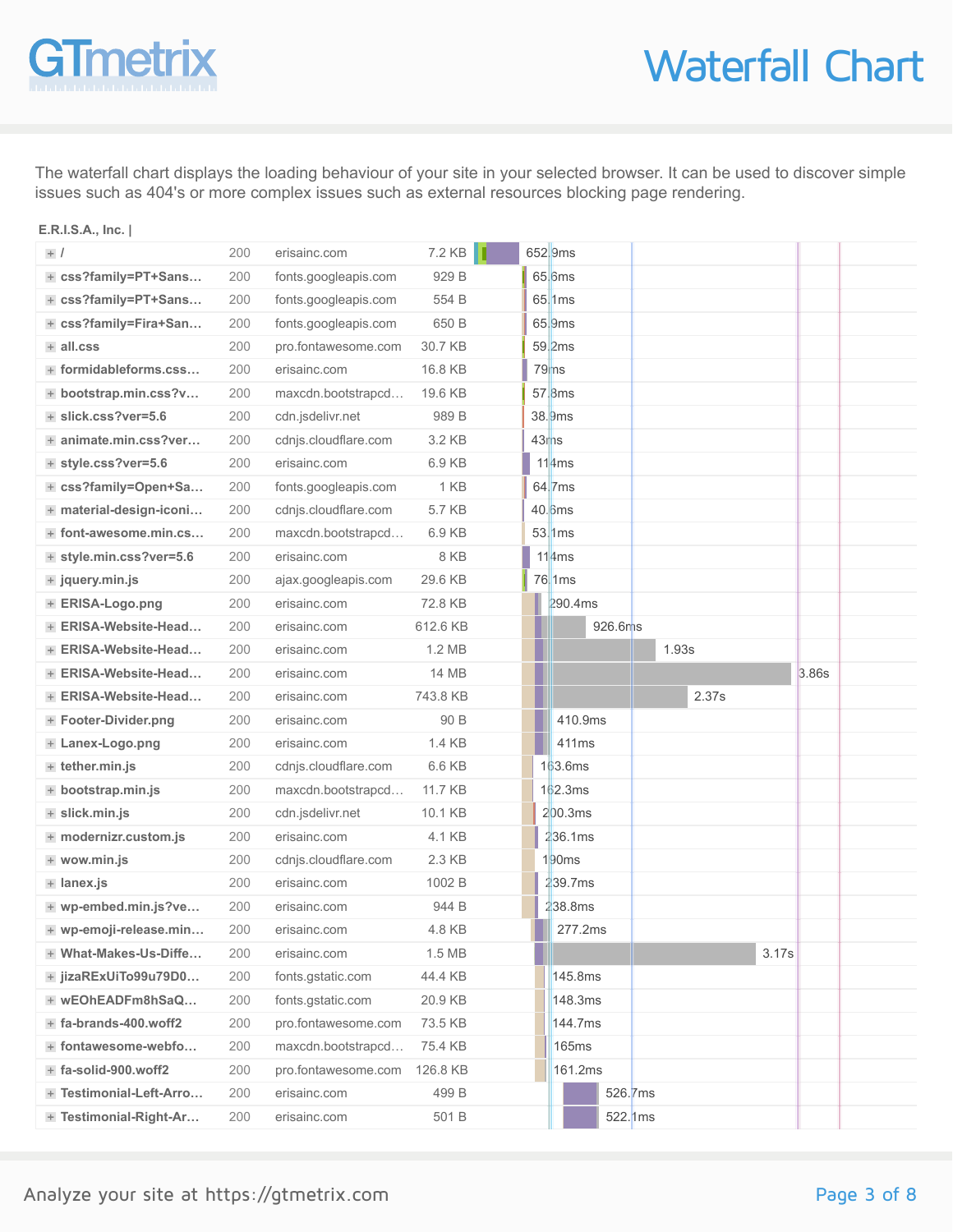

## Waterfall Chart

| + w-logo-blue-white-bg | 200 | erisainc.com                   | 4 KB                 |  | $\parallel$ 61.6ms |
|------------------------|-----|--------------------------------|----------------------|--|--------------------|
| 40 Requests            |     | 18.6 MB (19.3 MB Uncompressed) | 5.22s (Onload 4.63s) |  |                    |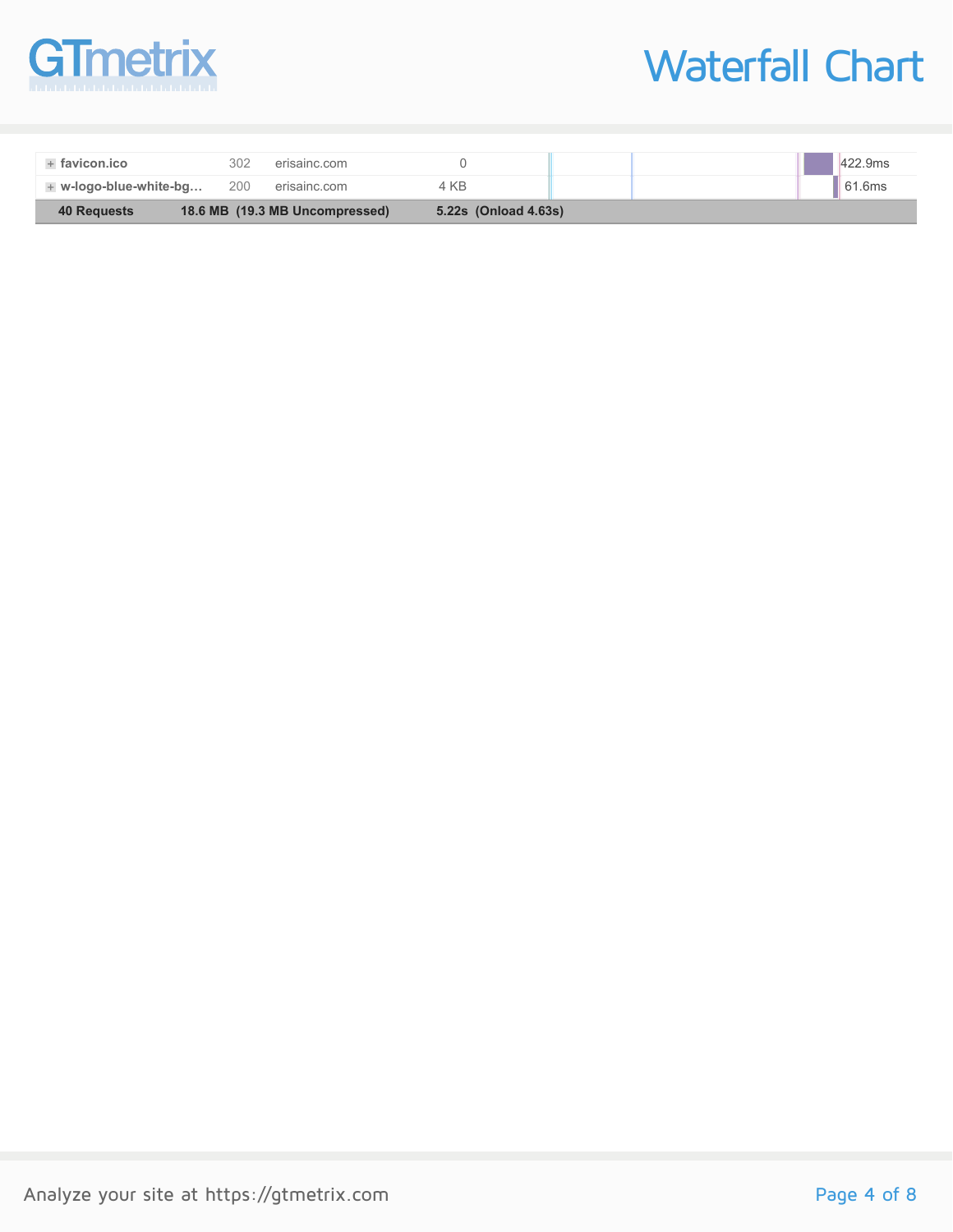

## **Performance**



#### Performance Metrics

| <b>First Contentful Paint</b><br>How quickly content like text or<br>images are painted onto your<br>page. A good user experience is<br>0.9s or less.    | OK, but consider<br><i>improvement</i><br>1.1s | Time to Interactive<br>How long it takes for your page to<br>become fully interactive. A good<br>user experience is 2.5s or less. | Much longer than<br>recommended<br>4.6s |
|----------------------------------------------------------------------------------------------------------------------------------------------------------|------------------------------------------------|-----------------------------------------------------------------------------------------------------------------------------------|-----------------------------------------|
|                                                                                                                                                          |                                                |                                                                                                                                   |                                         |
| Speed Index                                                                                                                                              | Much longer than<br>recommended                | <b>Total Blocking Time</b>                                                                                                        | Much longer than<br>recommended         |
| How quickly the contents of your<br>page are visibly populated. A<br>good user experience is 1.3s or<br>less.                                            | 4.7s                                           | How much time is blocked by<br>scripts during your page loading<br>process. A good user experience<br>is 150ms or less.           | 1.2s                                    |
| Largest Contentful<br>Paint                                                                                                                              | Longer than<br>recommended                     | <b>Cumulative Layout</b><br><b>Shift</b>                                                                                          | Much more than<br>recommended           |
| How long it takes for the largest<br>element of content (e.g. a hero<br>image) to be painted on your<br>page. A good user experience is<br>1.2s or less. | 2.2s                                           | How much your page's layout<br>shifts as it loads. A good user<br>experience is a score of 0.1 or<br>less.                        | 1 21                                    |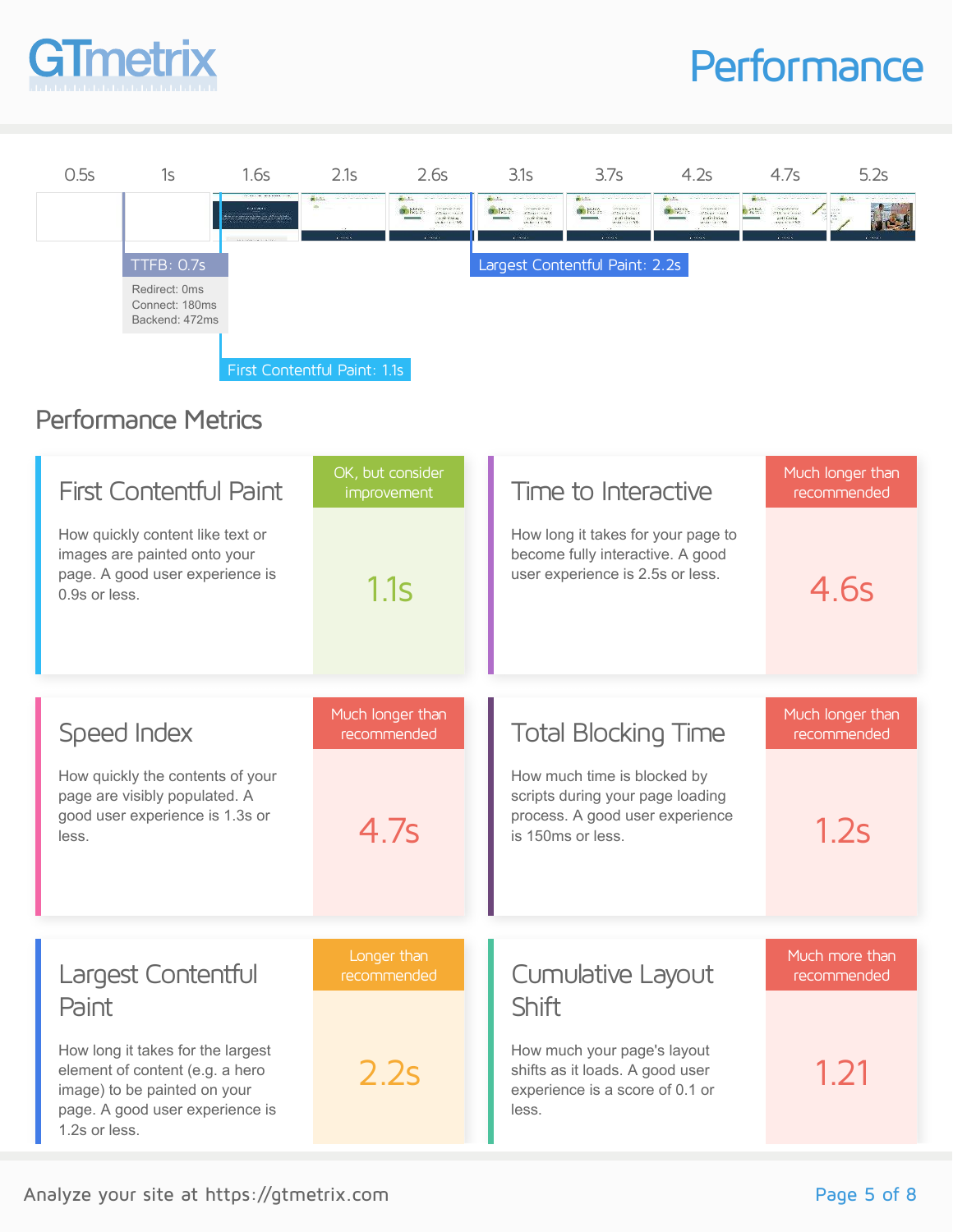

## **Performance**

### Browser Timings

| Redirect           | Oms  | Connect  | <b>180ms</b> | <b>Backend</b>    | 472ms |
|--------------------|------|----------|--------------|-------------------|-------|
| <b>TTFB</b>        | 0.7s | DOM Int. | 1.0s         | <b>DOM Loaded</b> | 1.0s  |
| <b>First Paint</b> | 1.1s | Onload   | 4.6s         | Fully Loaded      | 5.2s  |

u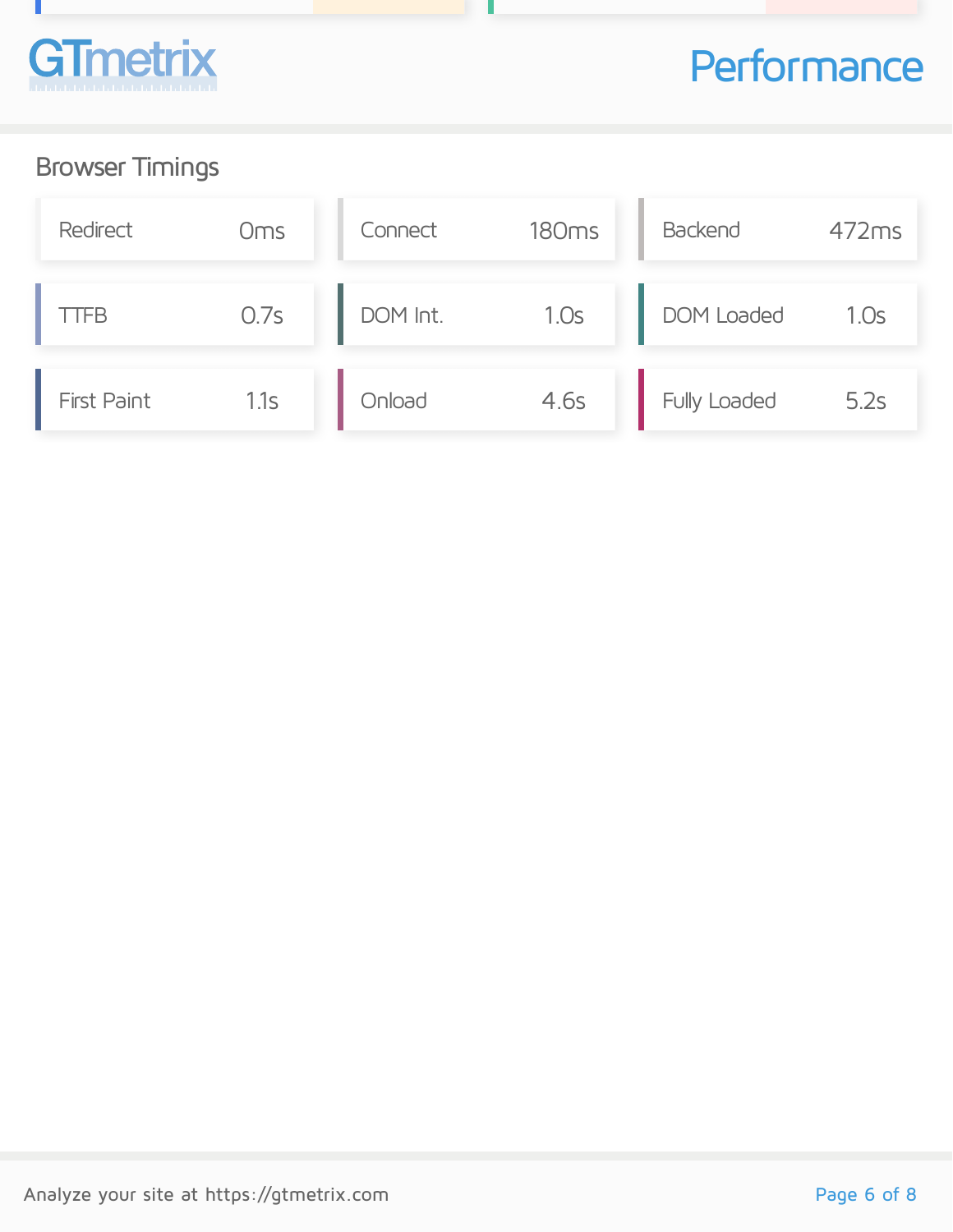# **GTmetrix**

## Structure Audits

| <b>IMPACT</b> | <b>AUDIT</b>                                              |                                 |
|---------------|-----------------------------------------------------------|---------------------------------|
| <b>High</b>   | Avoid enormous network payloads                           | Total size was 19,068 KiB       |
| Med-High      | <b>Avoid large layout shifts</b>                          | 3 elements found                |
| Med           | Serve static assets with an efficient<br>cache policy     | 17 resources found              |
| Med           | <b>Avoid long main-thread tasks</b>                       | 9 long tasks found              |
| Med-Low       | <b>Use a Content Delivery Network (CDN)</b>               | 17 resources found              |
| Med-Low       | <b>Eliminate render-blocking resources</b>                | Potential savings of 170 ms     |
| Med-Low       | <b>Defer offscreen images</b>                             | Potential savings of 2,416 KiB  |
| Low           | <b>Properly size images</b>                               | Potential savings of 599 KiB    |
| Low           | Serve images in next-gen formats                          | Potential savings of 11,874 KiB |
| Low           | Use passive listeners to improve<br>scrolling performance |                                 |
| Low           | <b>Efficiently encode images</b>                          | Potential savings of 374 KiB    |
| Low           | <b>Avoid an excessive DOM size</b>                        | 319 elements                    |
| Low           | <b>Ensure text remains visible during</b><br>webfont load |                                 |
| Low           | <b>Reduce JavaScript execution time</b>                   | 0.2s                            |
| Low           | <b>Remove unused CSS</b>                                  | Potential savings of 66 KiB     |
| Low           | Reduce initial server response time                       | Root document took 470 ms       |